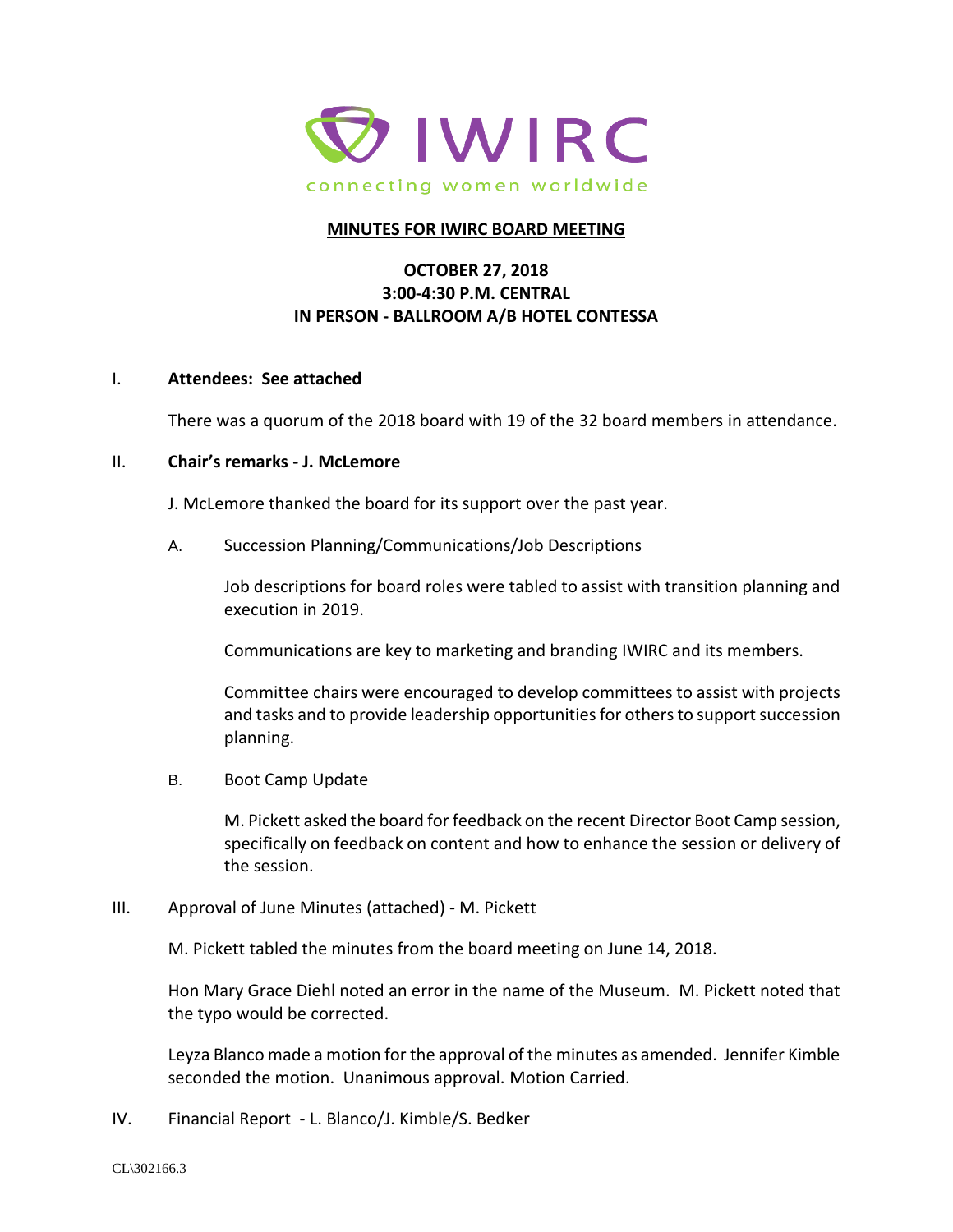#### A. Budget Update

L. Blanco, IWIRC's Finance Director, tabled the financial statements and variance analysis for the nine-month period to September 30, 2018. L. Blanco reported that as of September 30, 2018, IWIRC was well ahead of its budget for Fiscal 2018, primarily due to the increase in members in the newly formed London Network with the addition of approximately 80 IWIRC members since the Network's launch in May/June 2018.

B. 2019 Sponsorship Update

L. Blanco reported that approximately \$66,000 in sponsorships had been committed to date for 2019.

L. Blanco asked board members to consider firm sponsorship for 2019 and asked board members to consider joining the sponsorship committee and contributing creative ways of supporting the sponsorship committee.

C. Revenue Proposal

J. Kimble, IWIRC's Vice Finance Director, tabled a proposed increase in annual membership fees as follows:

| Regular member         | \$225 to \$250 |
|------------------------|----------------|
| <b>New Practioners</b> | \$95 to \$125  |
| Government             | \$75 to \$100  |
| Asia Networks          | \$75 to \$100  |
| Student                | \$20 to \$35   |

J. Kimble explained that there had not been an increase in membership fees in 10 years, despite IWIRC membership fees being well below its competitors.

J. Kimble reported that IWIRC's membership has increased by 600 in the past 10 years and the number of IWIRC networks have increased by 19 requiring greater administrative support and higher administration costs. She reported that IWIRC recently entered into new administrative support agreement for 2019 and 2020, which will result in an increase in administrative costs in 2019 and beyond.

J. Kimble reported that with the growth in new networks, IWIRC needed to budget for additional funding to support network grants to new networks. In addition, with the increase in new members and greater participation from Europe and Asia networks, IWIRC needed to increase its budget for Travel Stipends.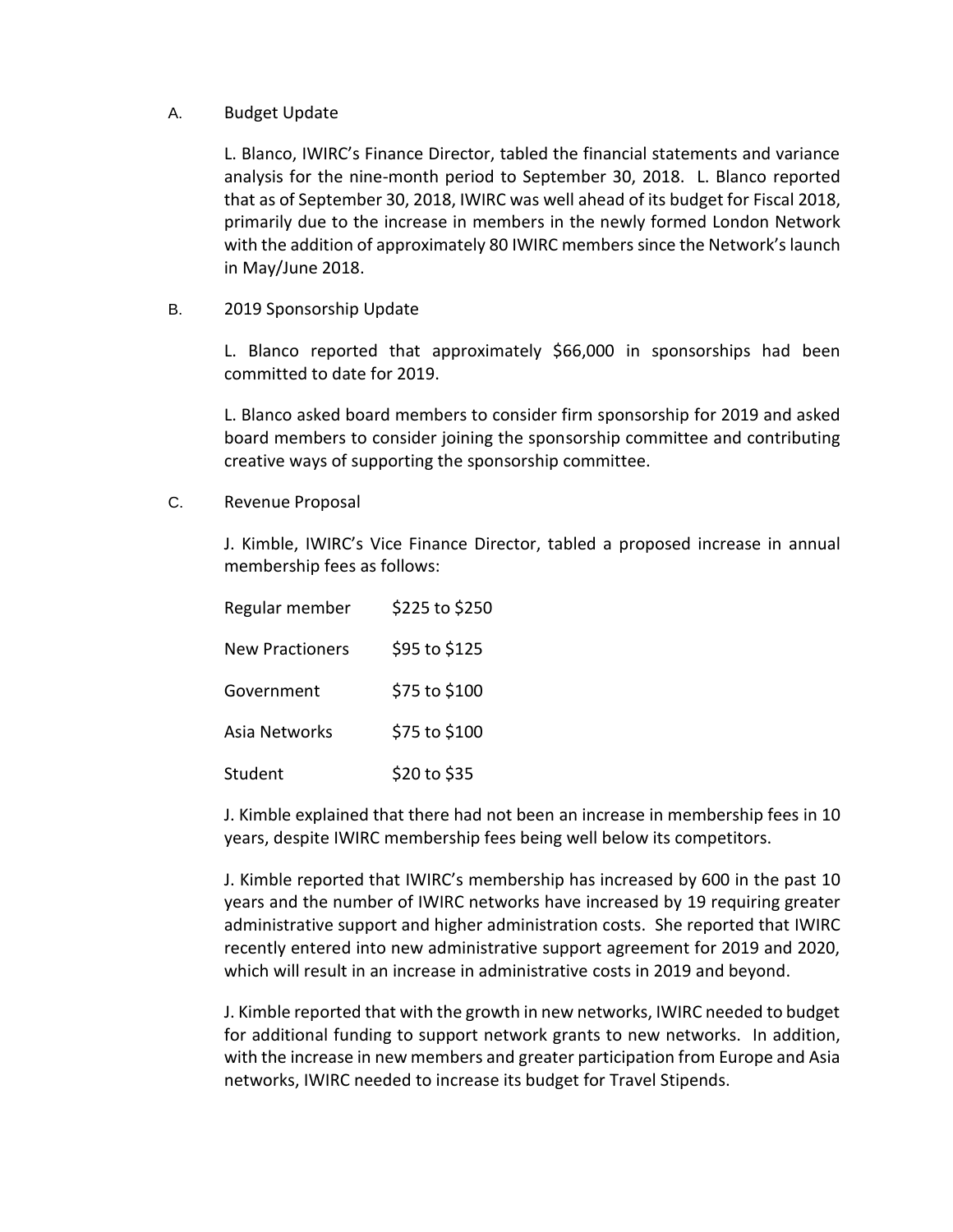There was a general discussion; and question and answer session around the proposed increase in membership fees.

Board member, MG Diehl, asked why the fees of all groups except regular members increased at a greater percentage than the increase to the annual fees of regular members.

There was a discussion around the increased cost to members who were not being reimbursed by their firms.

Mel Wagner asked how many new practioners transferred to Regular members. C. Bassler agreed to provide that data at the next board meeting.

CC Schnapp opined that she thought the government rate at \$75 or \$100 was a still a great investment.

Nancy Valentine reported that the current rate structure came in effect ten years ago.

L. Blanco made a motion to approve the increase in rates. M. Kaufman seconded the motion. The motion was unanimously approved. Motion carried.

D. Schedule for 2019 Budget Proposal Considerations

J. Kimble tabled the draft budget for 2019. C. Bassler reported that there were no new substantial items in the budget.

J. Kimble reported that the draft budget for 2019 would be updated to reflect the approved increase in membership fees and would be circulated to the board via email for review, comment and approval.

### V. Awards - J. McLemore

A. IWIRC Top 10 Reminder

J. McLemore asked the board members to go back to their networks and remind them of IWIRC's Top 10 list for 2018 and to provide all idea to CC Schnapp and Rosa Evergreen.

CC Schnapp reported that the Communications Committee has a subcommittee assigned to the IWIRC Top 10 List.

B. Reminder on the Schedule for Awards for 2019

J. McLemore reported that the schedule for Awards would change in 2019 as follows:

1. WOYR will be presented at the Spring Conference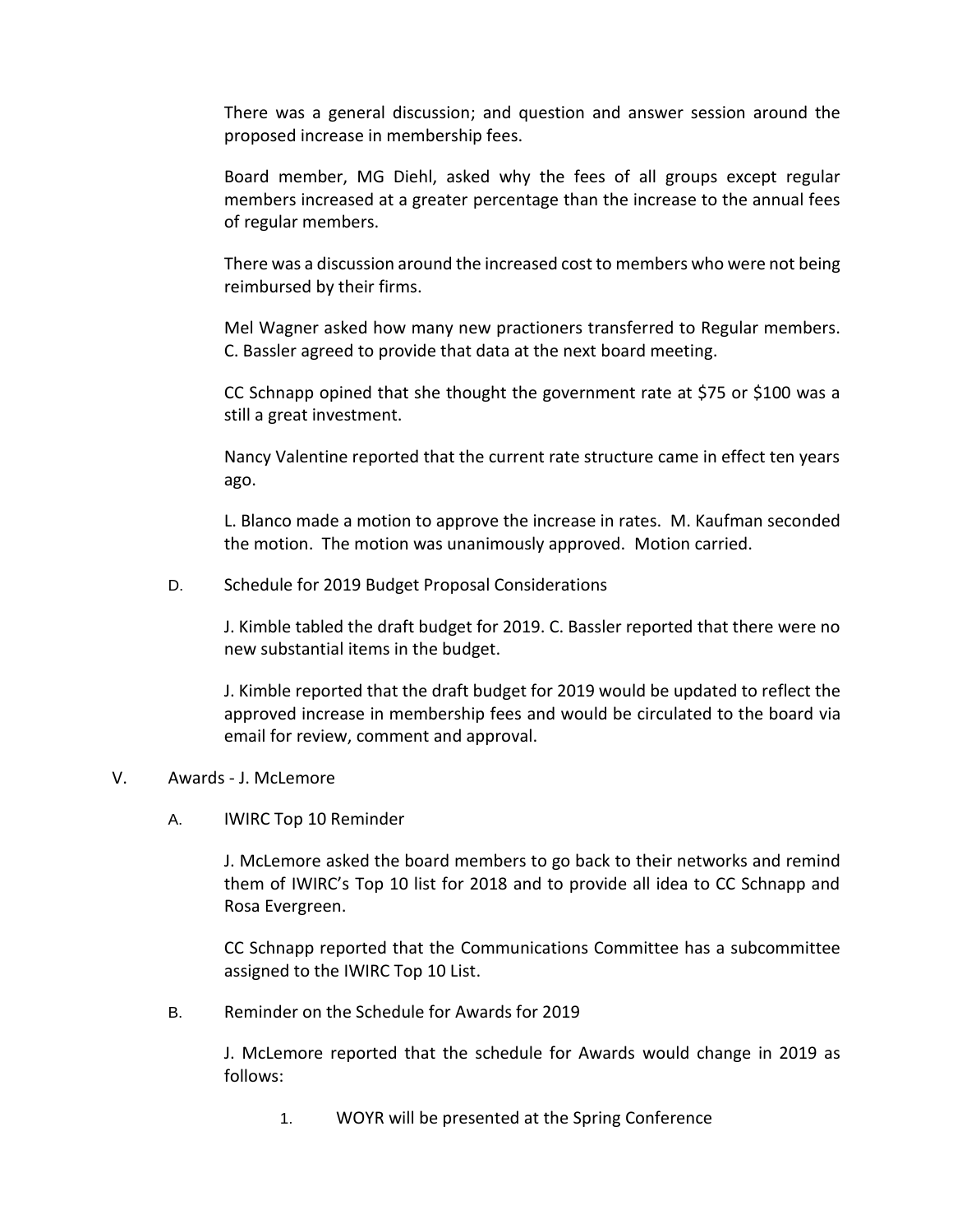- 2. Founders Awards will be presented at the Leadership Summit
- 3. Rising Star awards will continue to be presented at the Fall Conference.
- VI. Program Committee M. Kaufman/T. Freedman/S. Bedker
	- A. Fall Conference Update

Terri Freedman tabled her report from the programming committee. She also reported that 160 people had registered for the Fall conference. The conference included two panels and speaker – Ashley Eckstein.

B. Spring Conference Ideas

T. Freedman reported that planning will begin in December 2018 for the 2019 Spring Conference and the committee was looking for ideas for topics and intermezzos events.

VII. Regional Reporting - T. Schellhorn

J. McLemore tabled the regional event report.

A. IWIRC on the Vine

J. McLemore reported that she had attended the event and it was fantastic.

- B. IWIRC on the Dells
- C. C. Bassler reported that Rebecca Demar was organizing this regional event on January 31, 2019 in Minnesota and it was a joint event of the Wisconsin, Minnesota and Chicago networks.

The agenda included cocktails on Thursday, conference programming on Friday morning, and a Spa event on Friday afternoon.

D. Florida Brazil regional event

L. Blanco reported on the Florida Brazil panel that took place in Miami, Florida on November 14, 2018. Women from the newly created Brazil network (including commercial Judge Zorayo appeared on the panel.

E. Goals for Next Year - How many events?

*Due to time constraints, this discussion was deferred to the next meeting.*

F. ABI Partnership Parameters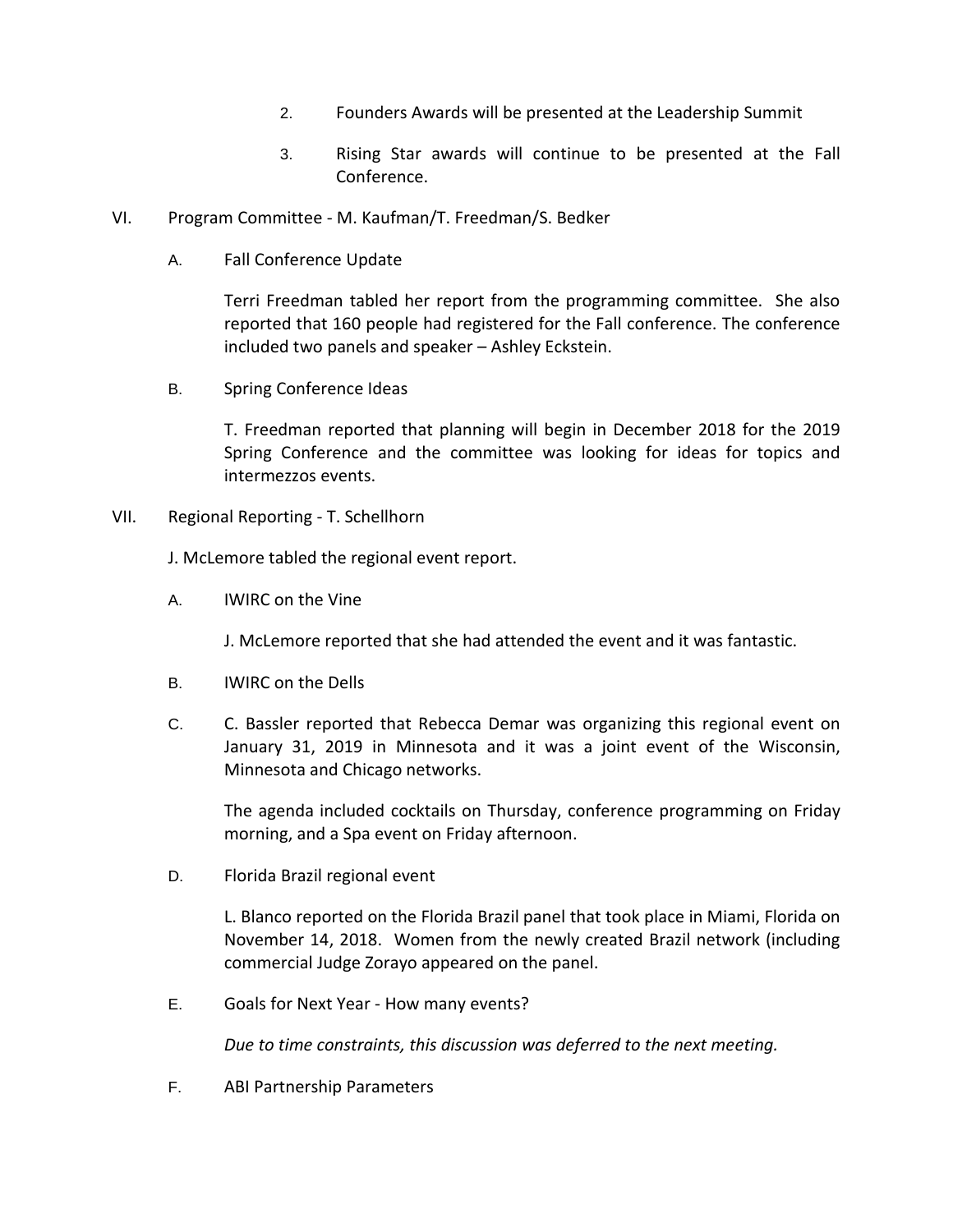J. Kimble reported that the Executive Committee continued to engage with ABI leadership regarding IWIRC-sponsored events at ABI Conferences and work was underway to put together procedures that would ensure consistency among planning and events at the various ABI conferences.

- VIII. International Developments
	- A. European Networks K. McDonald

Kelly McDonald tabled her report on the European networks.

She reported that the launch of the London network had been very successful. The lunch event held by the London network in May and the launch event in June were well attended. The London Network had 86 members as of the date of her report.

She also reported that since the launch event in June 2018, the London Network had a breakfast event and were planning two events for the fall, including a charity event on November 28 and a Holiday event.

K. McDonald also reported that a European regional event had recently been held in Milan, Italy in conjunction with an ABI meeting.

B. Asia Report - J. McLemore

J. McLemore tabled the Report from the Asia Networks director.

C. Bassler reported on the Asia Conference (Hong Kong and India) and Asia regional leadership conference. She reminded the board members that travel stipends were available to attend the conference if a member had a material role in the conference.

J. McLemore reported on Pooja Sinha's interest in developing a global committee on crypto currency, specifically, how crypto currency is being treated from an insolvency law perspective on a global basis.

C. Canada Report - M. Wagner

Melaney Wagner, Canada Regional Director, tabled her report on the Canada networks.

M. Wagner reported that she, Karen Fellows and Sara Van Allen, have had a call re transitioning to their new board roles in 2019.

M. Wagner also reported that the Atlantic Canada Network might need to be dissolved as it had not gained traction in the region and no longer had any members.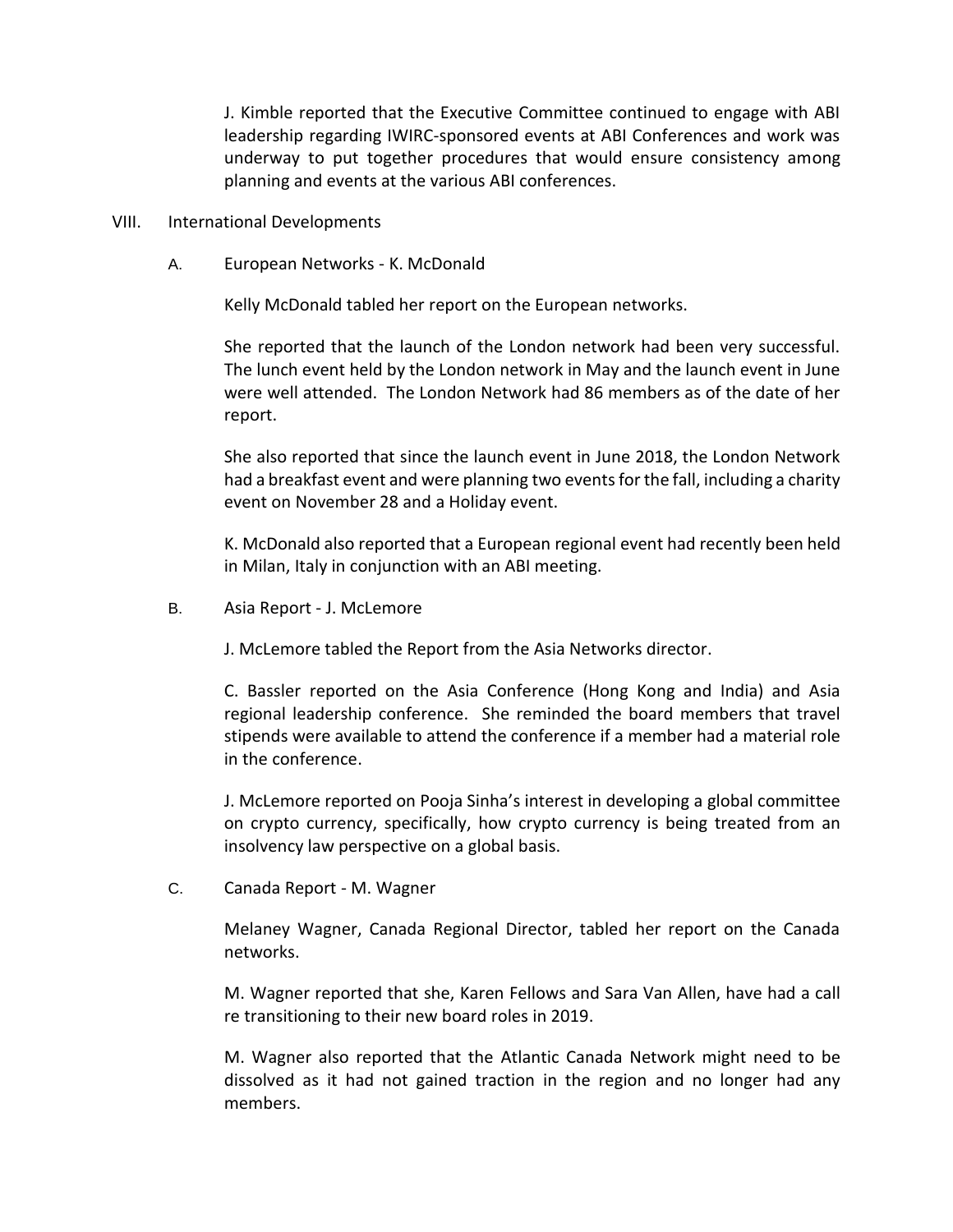She also reported that the Montreal Network continued to struggle. The general view was there is lots of untapped potential in the Montreal market and she, K. Fellows and S. Van Allen were considering candidates to take on a leadership role to revitalize the Montreal Network.

She reported that the Ontario Network had great younger members expressing interest in getting involved in the board and committees.

She reported that the Ontario Network recently did a regional lunch & learn webinar event on the Gender Pay Gap and that the regional event IWIRC on the Vine was a great success.

D. U.S. Networks - E. Meltzer

Evelyn Meltzer tabled her report on the US Networks.

1. Report on Universal Goals as applied since Leadership Summit

Evelyn Meltzer reported on the meeting with the network chairs, including with breakouts on the network's specific goals and how they are doing. They were considering adding network goals to the 2019 Annual report and report on same going forward.

2. Discussion on network mentorship program

Evelyn Meltzer reported on the network mentorship program and the need to assess what is working and how to improve.

E. Caymans - R. Hume

No report from the Caymans. Rebecca Hume was not in attendance.

IX. Membership - L. McKelvey/C. Basler

Lauren McKelvey tabled the report from the membership committee.

L. McKelvey reported that the conference survey was in the Conference App this year and asked for support from board members in completing the survey as it helps to collect feedback and data to help with marketing.

She reported that Plus One lunch would take place tomorrow during the Fall Conference. Membership will reach out to non-members after the event to discuss applying the coupon against membership fees.

She reported that the membership committee was focused on international networks and looking for ways to work together.

L. McKelvey reported on the IWIRC membership demographics, with 40% of members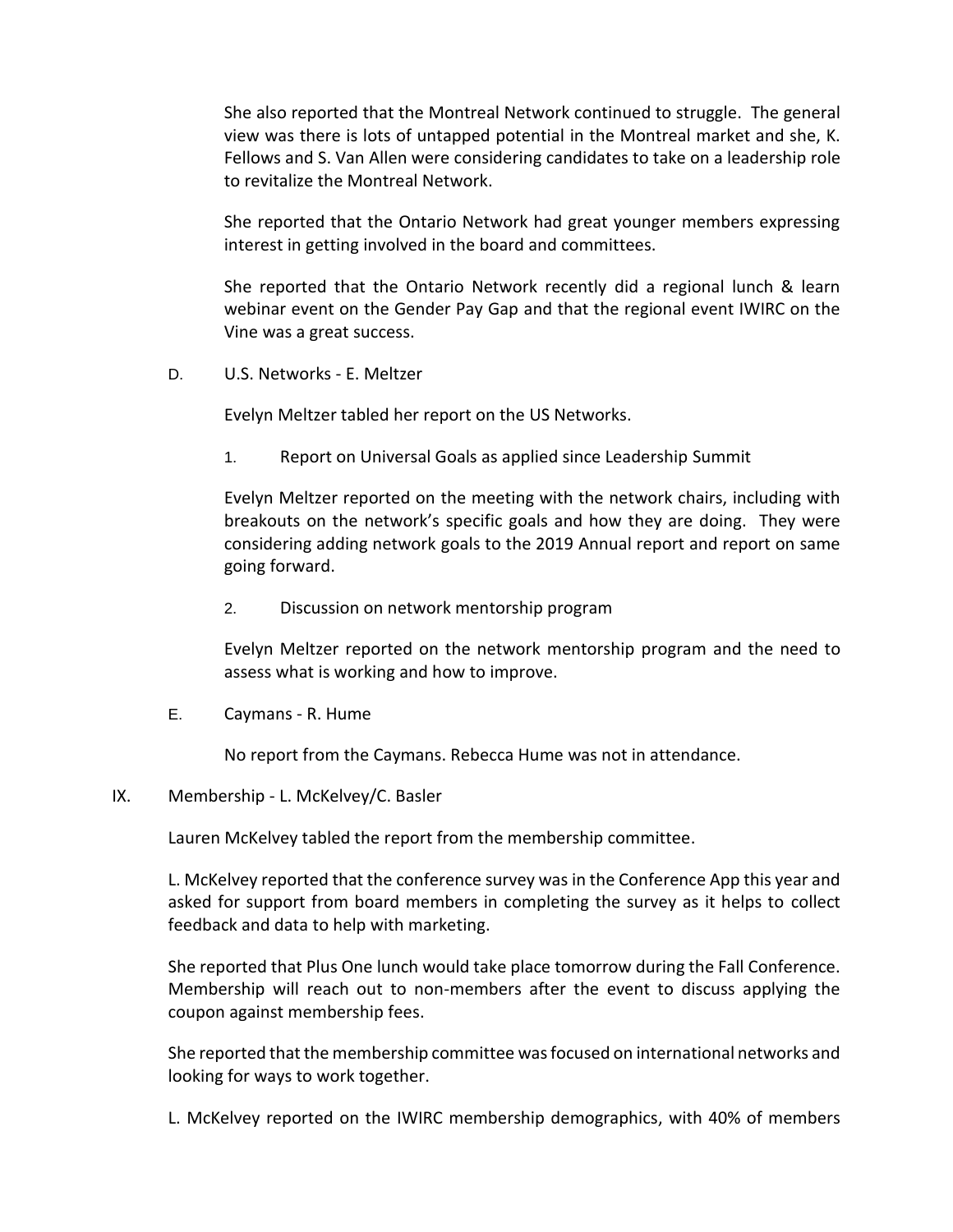aged 30 - 39 and 65% of members aged 30 - 49. She highlighted the decline in members > 49 years and asked the board for ideas on how to retain aging members.

### X. Communications Report - CC Schnapp/K. Fellows

CC Schnapp tabled the Communication Report.

She thanked Rosa Evergreen and Karen Fellowes for their support with the Newsletter while she was on maternity leave.

A. Newsletter Deadline

CC Schnapp reminded the board of the upcoming deadline for newsletter submission and asked board members to encourage their networks and members to submit information.

K. Fellows asked for help in preparing a summary of the Fall Conference with photos for the next newsletter.

B. IWIRC WOW

The Communications committee was considering different ideas for documenting and sharing words of Wisdom as it has had difficulty in finding volunteers to edit the videos recorded in the prior year.

C. Rising Star

The Communication committee is marketing the Rising Star awards and have posted information on the finalists for this year's Rising Stars awards and former Rising Star award winners on the IWIRC Website, Facebook and LinkedIn.

- XI. Open forum for At-Large Directors
- XII. UNCITRAL REPORT T. Feil

Tina Feil tabled the report from the Uncitral committee.

T. Feil asked for anyone interested in international insolvency law to participate on the committee and the Uncitral meetings, which took place twice a year over a one-week period.

She reported that this was a great opportunity to work with other organizations such as International Insolvency Institute and International Bar Association and things like new laws being proposed and commentary to the US Congress re changes to Chapter 15 of the US Bankruptcy Code.

XIII. Other business - J. McLemore/S. Bedker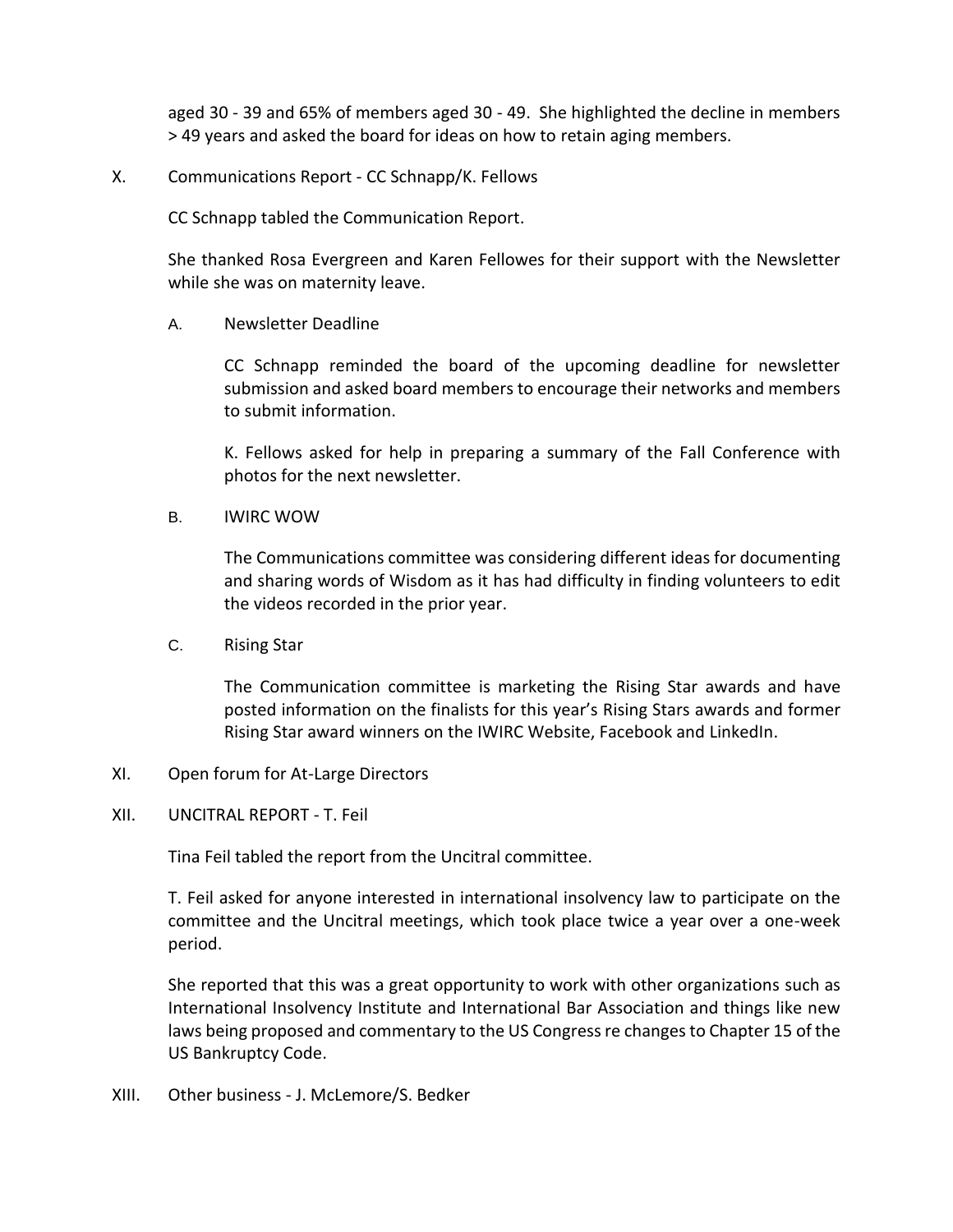N. Valentine asked and encouraged At-large directors to volunteer to join committees.

Meeting adjourned at 4:26pm.

# **Action Items**

A. C. Bassler agreed to provide the board with data on the number/percentage of new practioners that transferred to Regular members, at the next board meeting.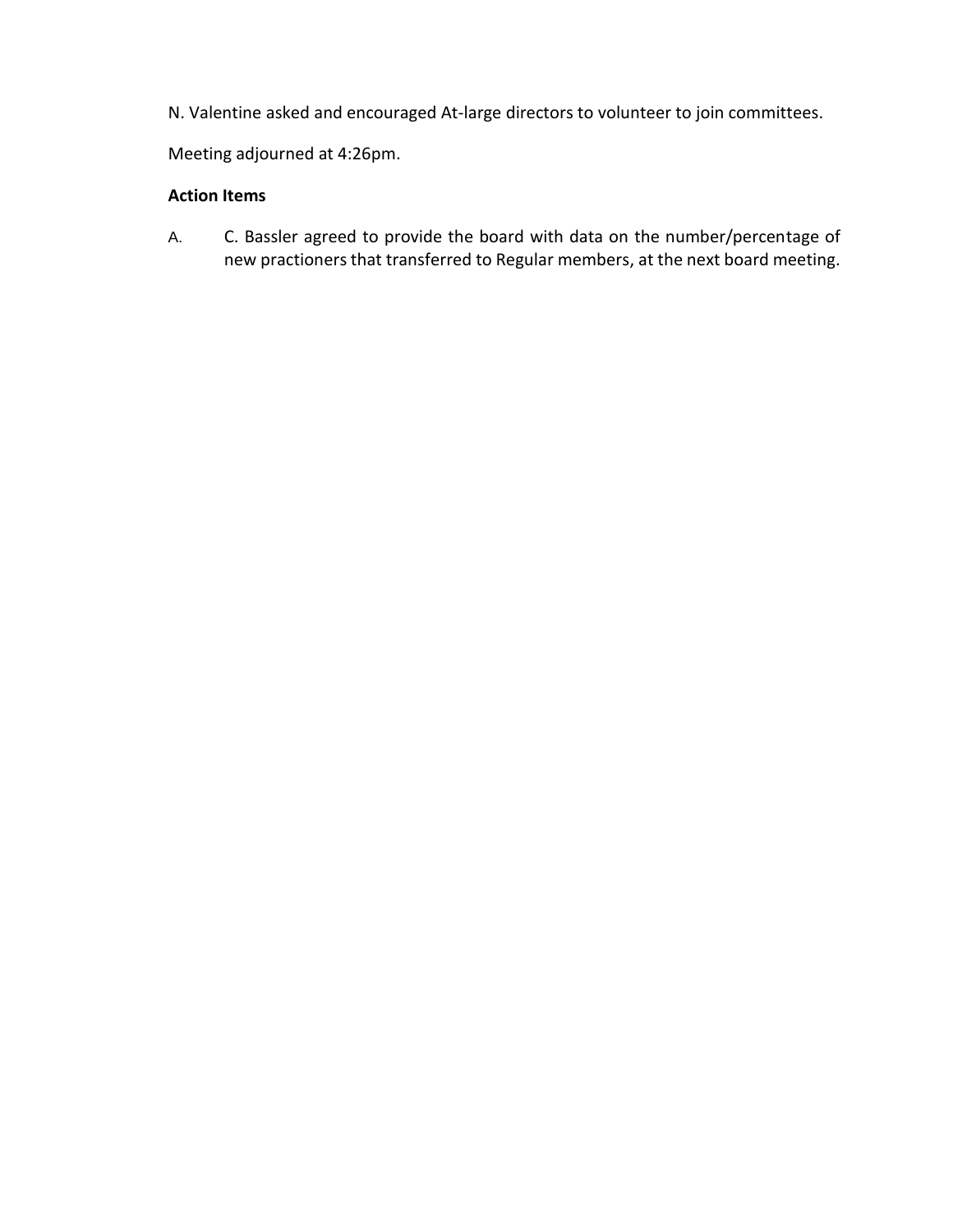₹ 20 Ericka 22 Jennifer 19 Rebecca 18 Melissa 13 Tinamarie 12<br>Eloise 15 Terri 14 Karen  $11$ Rosa 17 Elizabeth 16 Rita 10 Kristen 9 Aisling 8 Mary Grace 5 Jacqueline  $4$  $\left| \frac{\text{e}}{\text{e}}\right|$ 3 Monica 6 Kelly B. 2 Carrianne Margie Catherine Valerie **First name Hume Hager** Gunn Eustis Kimble Johnson  $\overline{\mathbb{P}}$ **Dwyer Diehl** Kaufman Gismondi Freedman Fardon Evergreen Fellowes D'Alton (neé Read) Calderin **Blanco Blacker Basler Bantner Peo** Last name Conlan **Sign In** Mirit  $\zeta$ Grare wh Von-Votin  $1, 61 - 8106$ Non-Voti  $3018 - 19$ Vofing 10 Vo fin 1040  $\degree$ Voting 10 tin  $\epsilon$ 01100 10 otin  $\overline{O}$ Fin ブラ  $h\overline{n}$  $\overline{\phantom{a}}$ TIMG  $64.10$ 29

27 October 2018 | San Antonio | Contess Ballroom A/B IWIRC Board of Directors Meeting 3:00-4:30 PM

19 of 32<br>Voting Bd. Menlous